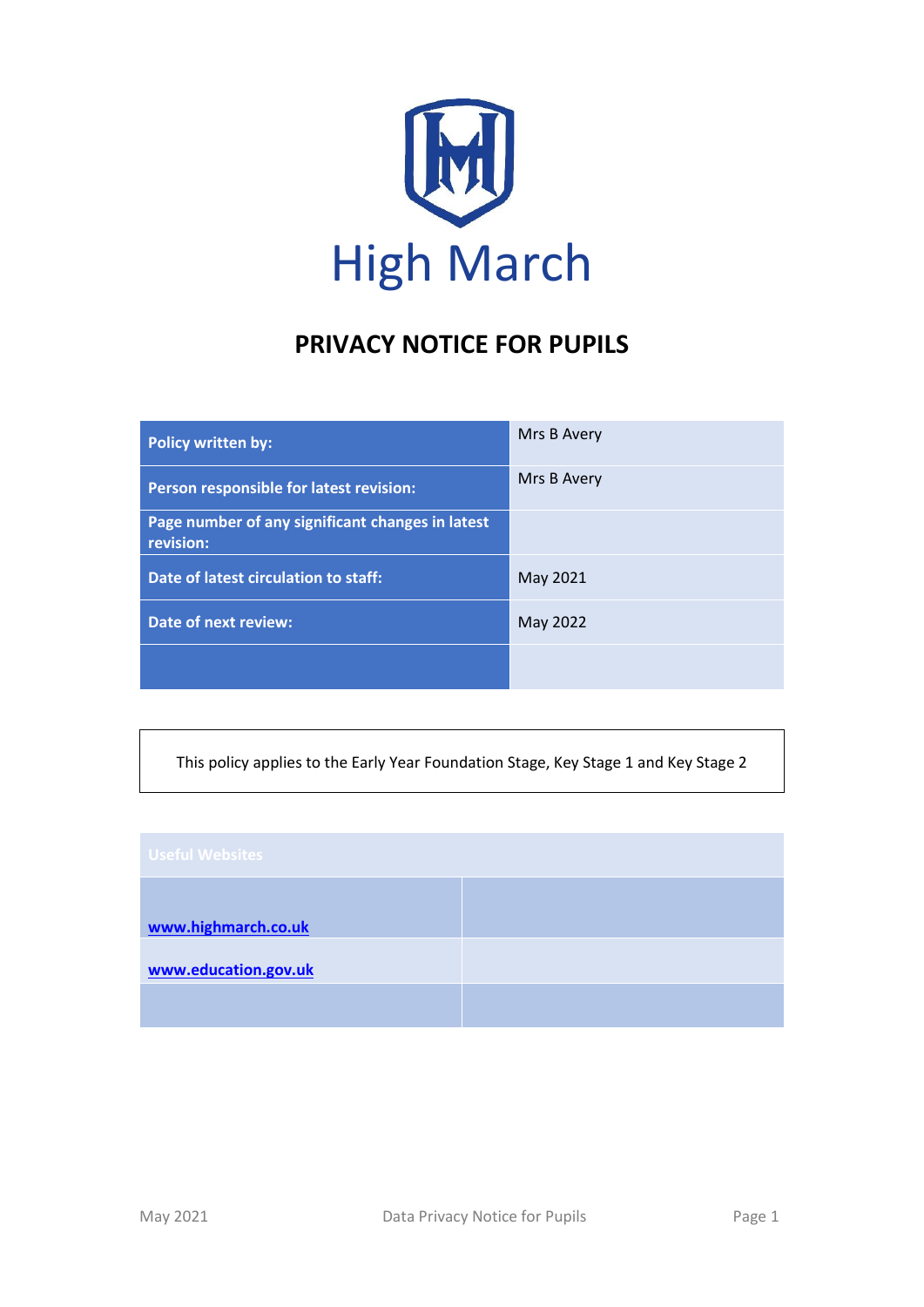# **HIGH MARCH PRIVACY NOTICE FOR PUPILS**

#### **Lawfulness, fairness and transparency**

High March ('the School') has an obligation to ensure that the means whereby pupils' data is processed by the School in the ordinary course of business is lawful, fair, transparent and proportionate for the purpose for which it was obtained.

# **Information about use of personal data**

Under data protection law, including UK GDPR and the Data Protection Act 2018 individuals have a right to be informed about how the School uses any personal data held by the School about them. The School complies with this right by providing 'privacy notices' to individuals when processing their personal data.

This Privacy Notice explains how we collect, store and use personal data about current, past and prospective pupils ('pupils') regardless of whether it is in paper or electronic format. This Privacy Notice also applies in addition to the School's other relevant terms and conditions and policies.

This Privacy Notice applies to the whole School, from EYFS to Year 6. The term 'parent' in this Privacy Notice means the pupil's parent and /or legal guardian and any other person with parental responsibility for a pupil.

# **Data Controller**

The School is the 'Data Controller' for the purposes of GDPR and data protection law as amended from time to time.

# **The Personal Data held by the School**

Personal data that the School may collect, use, store and share (when appropriate) about pupils includes, but is not restricted to:

- Personal details such as full name, home address, contact details of pupils and/or parents, gender, date of birth
- Next of kin and emergency contact details
- Images of pupils and staff (and occasionally other individuals) engaging in School activities
- Identification documents
- CCTV images for security purposes
- Attendance data
- Pupils' performance at School, including assessments, reports, exam results, behaviour reports and discipline or sanctions record
- Data about pupil use of the School's e-mail and internet and other internal ICT communications.
- Safeguarding information

The School may also collect, store and use information about pupils that falls into '**special category data**' of more sensitive personal data. This includes information about health, details of any illnesses, allergies or other medical conditions, special needs, learning support or reasonable adjustment, counselling, therapy, care plans,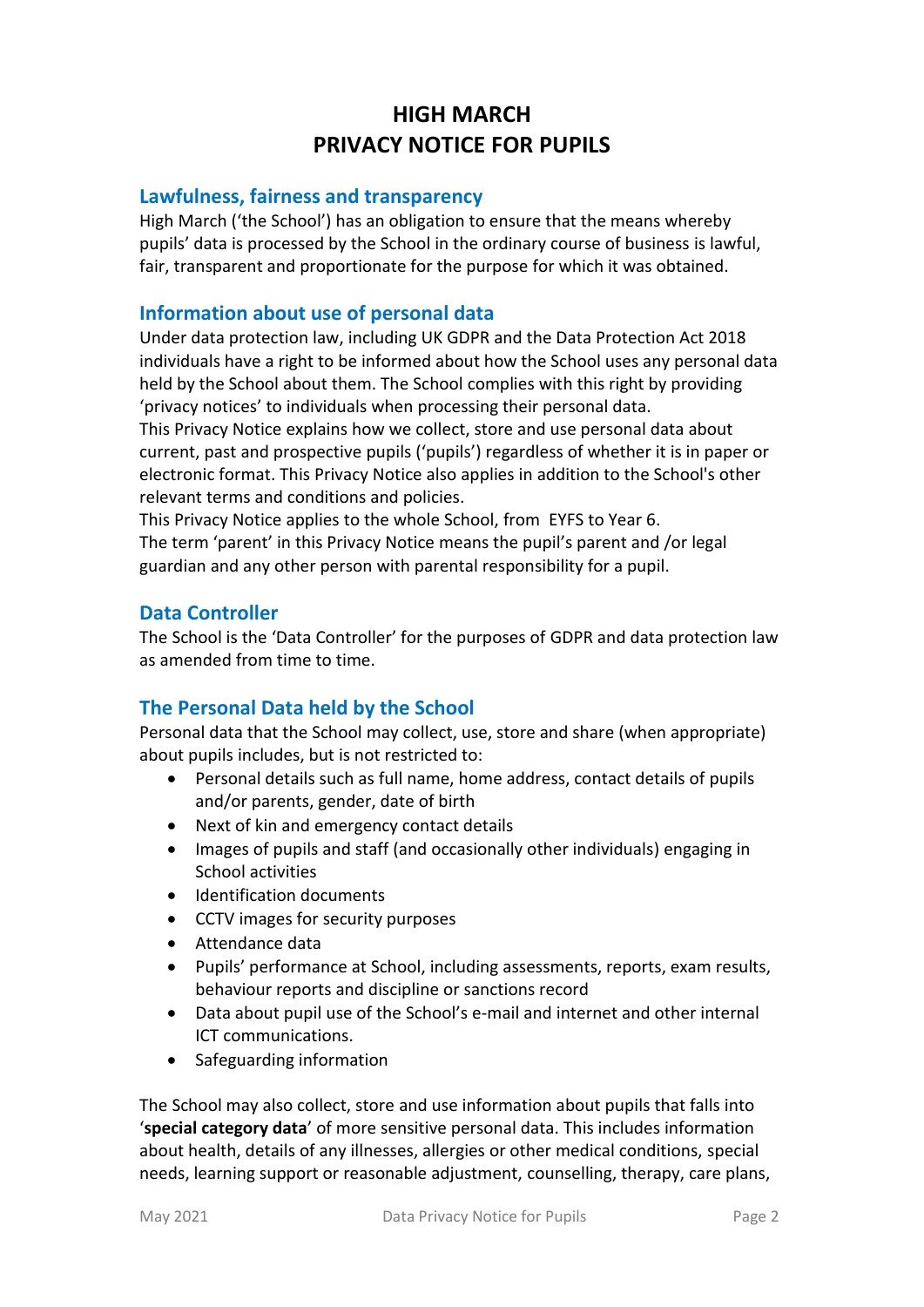accidents, health monitoring, ethnicity, and religious or other similar beliefs, safeguarding and child protection information.

The School may also hold data about pupils that has been received from other organisations, including other schools, local authorities and the Department for Education.

# **Why the School uses this Data**

The School uses this data to:

- Support the pupils' teaching and learning
- Fulfil the Admissions process
- Assess and report on pupils' progress
- Assess how well the School as a whole is doing
- Publish examination results such as anonymised overall pass rates, but not individual marks achieved by particular pupils
- Fulfil our safeguarding obligations towards pupils
- Enable financial and staff recruitment planning
- Provide appropriate pastoral care to pupils
- Enable or assist pupils to obtain a place at a senior school or another prep or primary school after they leave the School
- Monitor pupils' email communications and internet use for the purpose of ensuring compliance with and strictly in accordance with the School's ICT Security and Safeguarding & Child Protection and any other related policies
- Communicate with former pupils
- Where appropriate promote the School to prospective pupils and parents (including through the School's prospectus, website and social media applications)
- For other reasonable purposes relating to the efficient operation and smooth running of the School business including to obtain appropriate professional advice and insurance for the School

# **The School's Legal Basis for using this Data**

The School processes personal data in order to fulfil **contractual obligations** to parents for their child as pupil and to promote the objects and interests of the School, facilitate the efficient operation of the School and ensure that all relevant **legal obligations** of the School are complied with.

Other uses of personal data will be made in accordance with the School's **legitimate interests**, or the legitimate interests of third parties, provided that these are not outweighed by the impact on individuals and provided such use does not involve special or sensitive types of data.

In addition, the School will on occasion need to process **special category personal data** (for example, concerning health) or from time to time by explicit consent where required. These reasons will include:

 To safeguard pupils', parents' or staff welfare and provide appropriate pastoral and where necessary, medical care, and to take appropriate action in the event of an emergency, incident or accident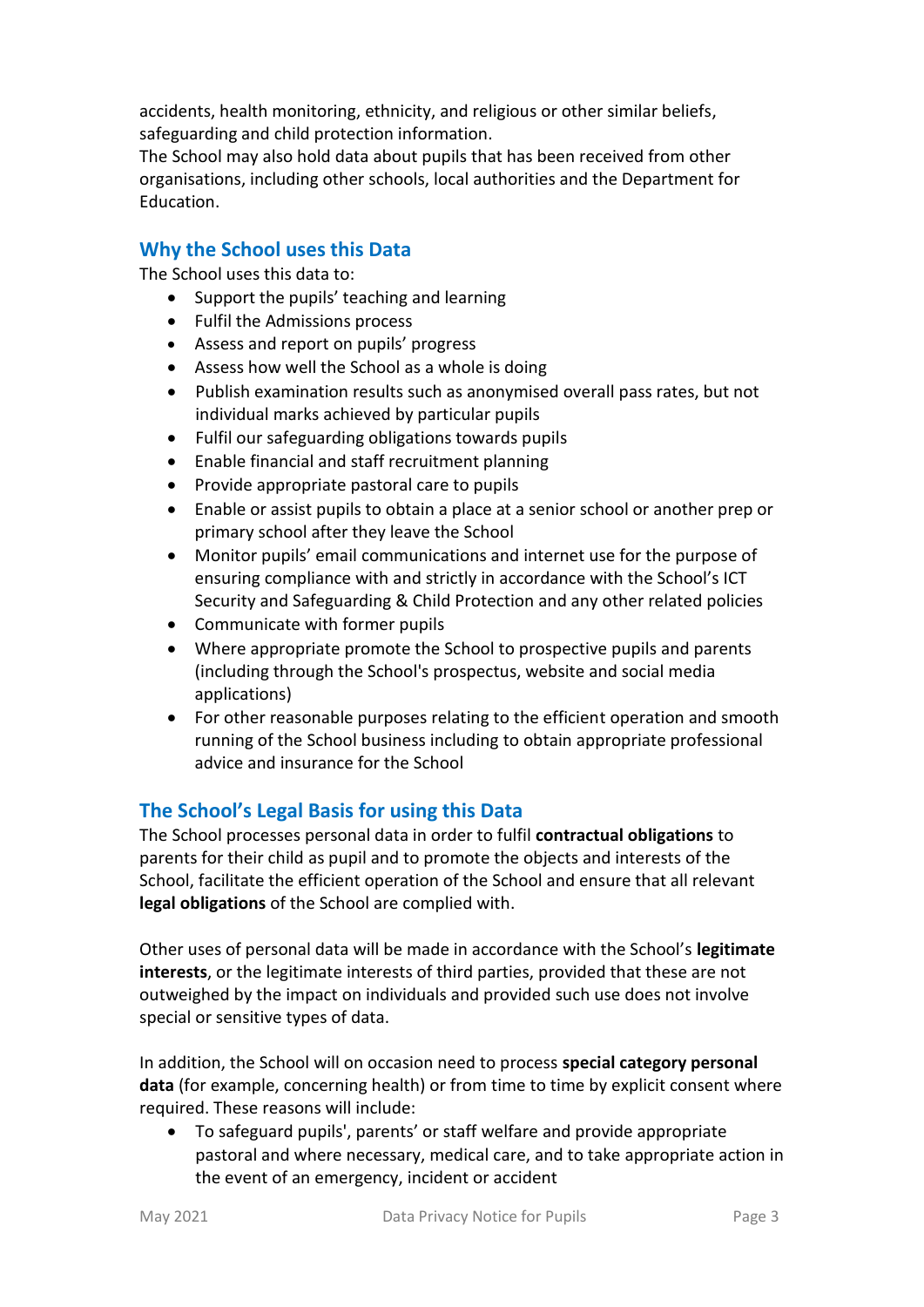- As part of any School or external complaints, disciplinary or investigation process
- For legal and regulatory purposes including safeguarding and child protection and health and safety

# **Collection of Data**

The School will only collect personal data for specified, explicit and legitimate reasons. If the School wishes to use personal data for reasons other than those provided when we first obtained it, we will inform the individuals concerned and obtain consent before we do so. In general, the School will assume that pupils' consent is not required for ordinary disclosure of their personal data to their parents, e.g. for the purposes of keeping parents informed about the pupil's activities, progress and behaviour, and in the interests of pupils' welfare, unless, in the School's opinion, there is a good reason to do otherwise. However, where a pupil seeks to raise concerns, confidentially, with a member of staff and expressly withholds their agreement to their personal data being disclosed to their parents, the School may be under an obligation to maintain confidentiality unless, in the School's opinion, there is a good reason to do otherwise; for example where the School believes disclosure will be in the best interests of the pupil or other pupils, or if required by law.

# **How the School stores this Data**

The School retains personal data about pupils during their schooling at High March electronically on the School's information management systems, the School's network, GDPR-compliant cloud-based storage, or manually in pupil files, profiles or Learning Journeys. The School may also keep data beyond the duration of the pupil's schooling at the School if this is necessary in order to comply with our legal obligations and legitimate interests. The School will take appropriate technical and organisational steps to ensure the security of personal data about individuals, including the use of technology and devices, and access to School systems. All staff will be made aware of this Privacy Notice and of their respective duties and obligations to pupils and parents under GDPR and data protection law as amended from time to time and have or will receive suitable training.

# **Data Sharing**

In the main, personal data collected by the School will remain within the School and in GDPR compliant, security-controlled, cloud-based storage and will be processed by appropriate members of staff only in accordance with GDPR and data protection legislation as amended from time to time. The School will not normally share personal data of pupils with third parties other than parents, but may do so where there is an issue that puts the safety of a pupil or our staff at risk or when we need to liaise with other agencies.

The School may share data:

 To enable the relevant authorities to monitor the School's performance, for example Independent Schools Inspectorate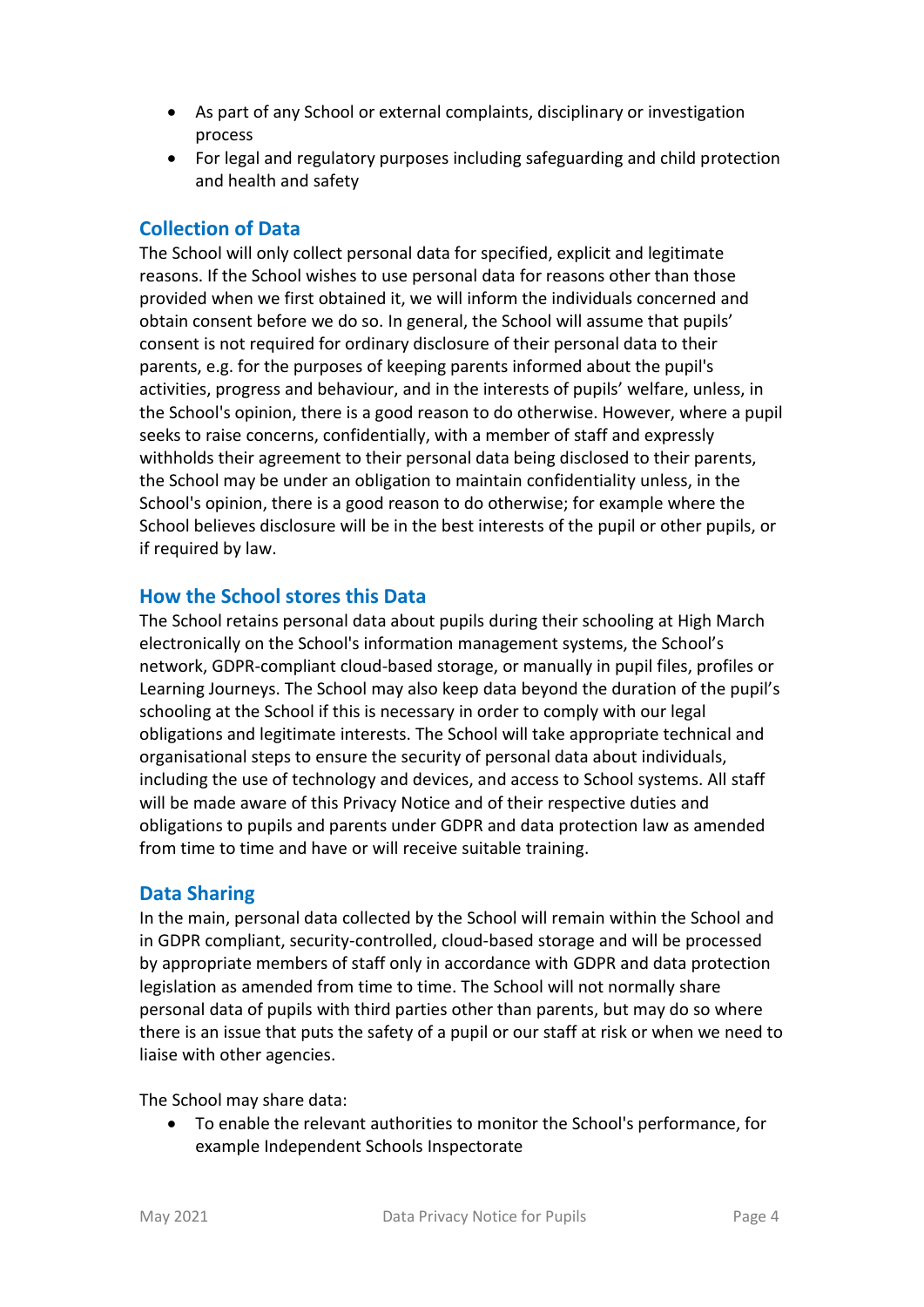- To compile statistical information (normally used on an anonymous basis) for annual and other data survey
- To safeguard pupils' welfare and provide appropriate pastoral, medical or occupational health care
- When specifically requested so to do by pupils and/or their parents
- Where necessary in connection with learning and extra-curricular activities undertaken by pupils for example, educational visits, residential trip providers, such as, Skern Lodge, the Ski Trip, the French Trip
- To enable pupils to take part in national and other assessments and to monitor pupils' progress and educational needs
- To obtain appropriate professional advice and insurance for the School
- Where a reference or other information about a pupil or former pupil is requested by another school or employer to whom they have applied
- To undertake financial transactions
- To secure funding for the School (and where relevant on behalf of individual pupils)
- For research and statistical purposes, as long as personal data is sufficiently anonymised or consent has been provided
- For use by the School of online academic and educational services
- For use by the School of GDPR compliant cloud-based servers and IT services such as email and file storage for staff and pupils

Particular care with regard to data sharing is taken in the context of:

- medical records held and accessed only by the School Nurse and appropriate staff who need to share the information in order to provide appropriate care and support to the pupil or otherwise in accordance with express consent; and
- pastoral or safeguarding files.

A certain amount of any special needs, learning support or reasonable adjustment relevant information for pupils, will need to be provided to staff more widely in the context of providing the necessary care and education that the pupil requires.

Our suppliers or contractors need data to enable us to provide services to our staff and pupils, for example ICT support, and catering.

In the course of our Data Protection Audit, and creation of Risk Register, we have enquired of third party data processors as to the steps they have taken in order to ensure their compliance with GDPR principles of fair and secure data processing.

The School will also share personal data with law enforcement and government bodies where we are legally required to do so, including for the prevention or detection of crime and/or fraud, the apprehension or prosecution of offenders, in connection with legal proceedings, or where the disclosure is required to satisfy our safeguarding obligations.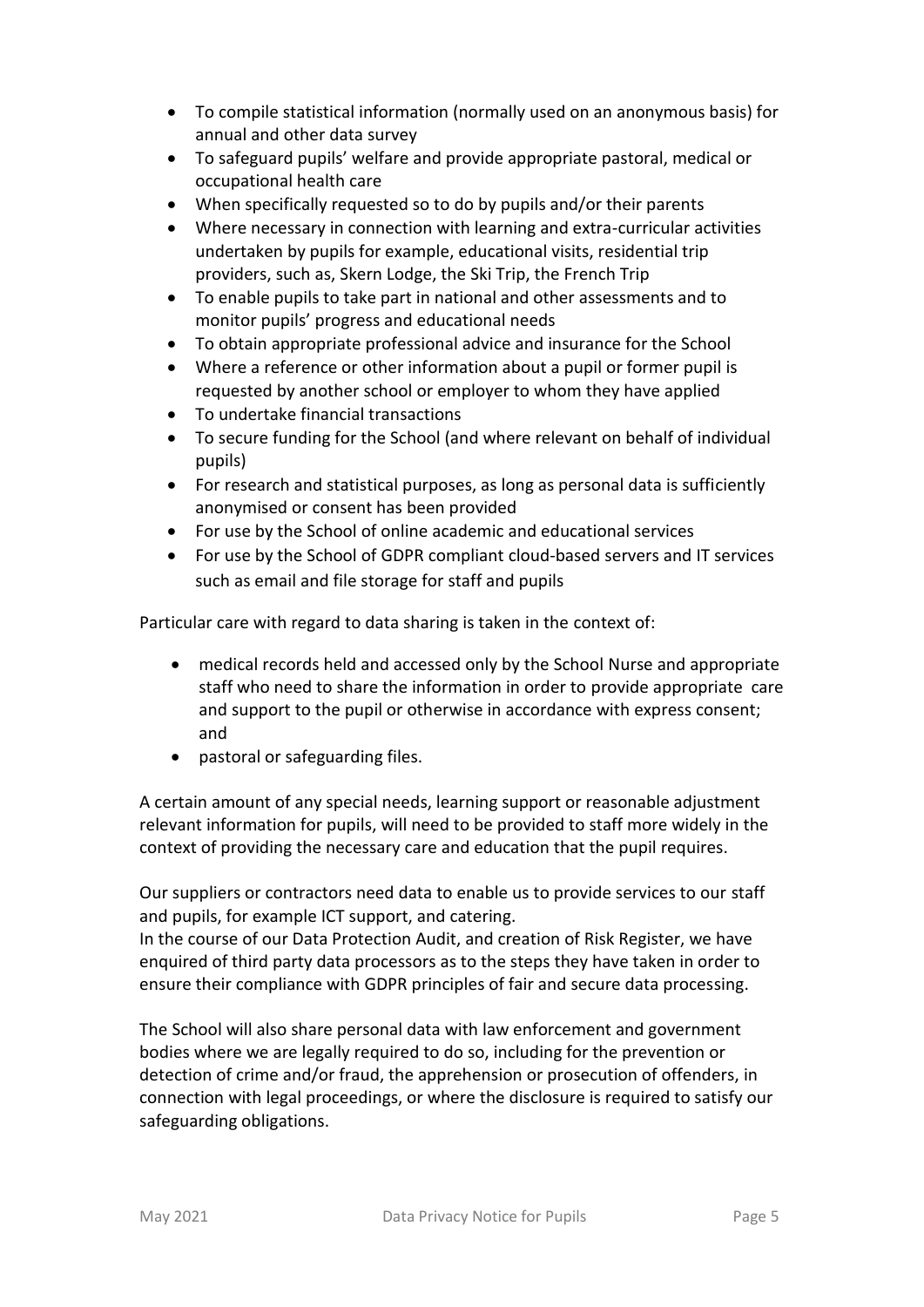The School may also share personal data with emergency services and local authorities to help them to respond to an emergency situation that affects any of our pupils or staff.

The School will only transfer personal data to a country or territory outside the European Economic Area if satisfied that the transferee will only process the data in accordance with data protection law.

# **Parental Rights regarding Personal Data of Pupils**

Parents of a child under 13 or where a child is not considered mature enough to be able to give informed consent, have a right to make a 'Data Subject Access Request' to gain access to personal information that the School holds about their child. This includes:

- Confirmation that their personal data is being processed
- Access to a copy of the data held
- The purposes of the data processing
- The categories of personal data concerned
- The identity of those with whom the data has been, or will be, shared
- The duration of retention of data
- The source of the data, if not the data subject.

If you would like to make a request, please contact the School's Data Protection Officer (DPO), the Bursar, in writing.

# **Other Rights**

Under data protection law, individuals have certain rights regarding the ways in which their personal data is used and kept safe, including the right:

- to request rectification of any data that is inaccurate or incomplete
- to have their personal data erased
- to prevent further processing if:
	- it is no longer required for the purposes for which it was collected
	- consent is withdrawn
	- there is objection to the processing and no superseding legitimate interest
	- the personal data is being unlawfully processed
	- the personal data must be removed in order to comply with a legal obligation
- to request a restriction of further processing of personal data
- to object to processing on specific grounds

If parents wish to exercise any of these rights, they should please contact the DPO, who is the Bursar, in writing.

# **Rectification of Data**

Parents may ask the School to correct personal data relating to their child which they consider to be inaccurate. If a member of staff receives such a request and does not agree that the personal data held is inaccurate, they should nevertheless record the